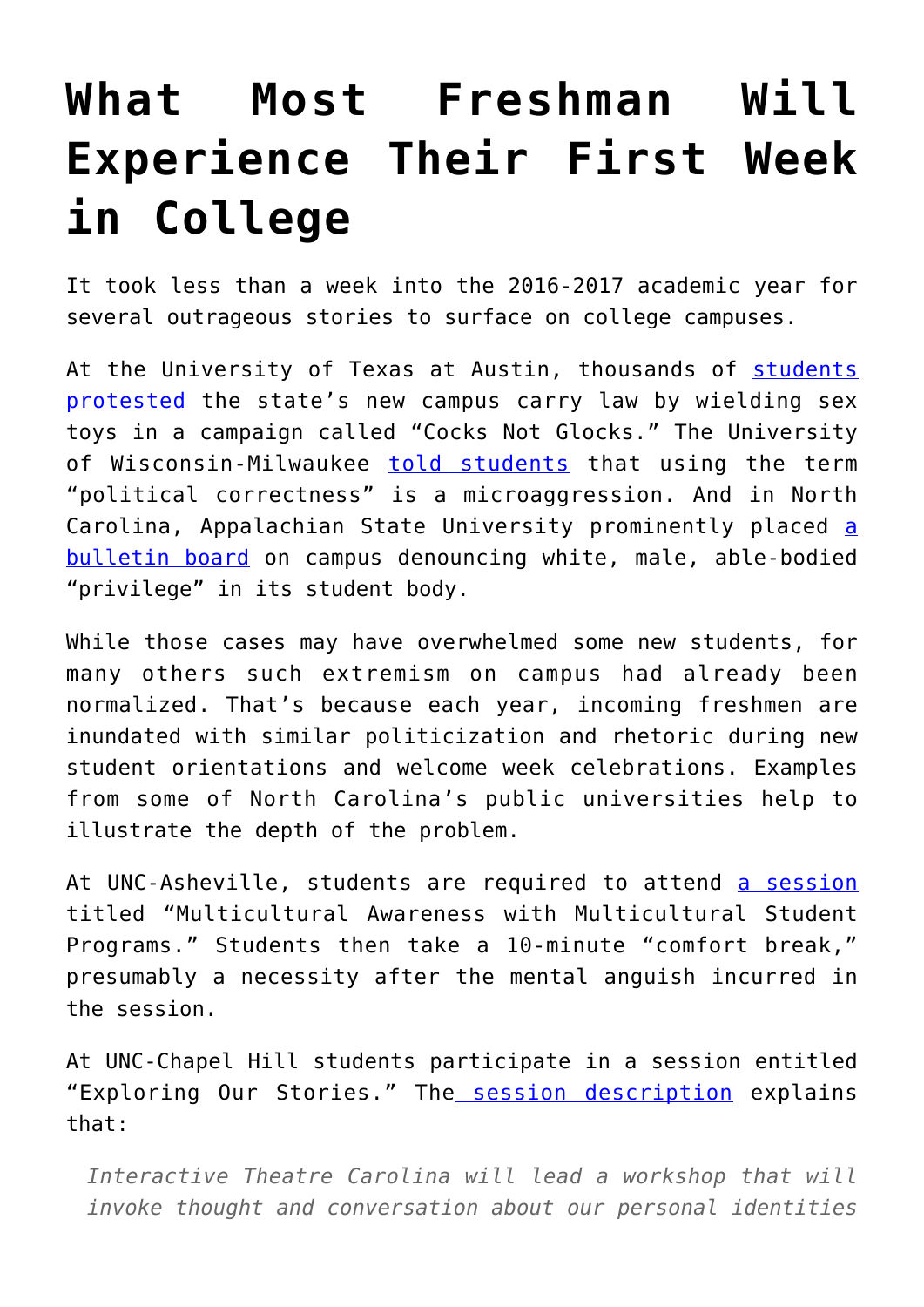*and how they intersect. You will be participating and sharing in reflective conversation regarding the diversity of experiences and perspectives.*

UNC-Wilmington students are required to attend sex-segregated "campus safety" sessions. Women are [given tips](https://guidebook.com/guide/69402/poi/6089008/) on how to deal with unwanted attention and information on women-only "rape aggression defense courses." Men [are told](https://guidebook.com/guide/69402/poi/6089010/) "how much of a man you are should not be measured by how much you can drink." Both men and women are given the definition of stalking, but only women are given information on how to deal with personal stalkers.

During orientation, first-year students are even encouraged to seek self-segregated living arrangements on campus. At UNC-Chapel Hill, [Living Learning residence halls](http://housing.unc.edu/residence-halls/residential-learning-program) are designated for students who want to be surrounded by like-minded individuals. These halls include "Pride Place," which is restricted to LGBTQ students and their allies, and "Unitas," a house that "actively works to challenge stereotypes and prejudice based on identities such as gender, race, nationality, religion and sexual orientation."

(Similar living arrangements at other universities have sparked controversy. The University of Connecticut was **accused** [of racial discrimination](http://www.theblaze.com/stories/2016/01/31/the-reason-why-uconn-decided-to-build-a-dorm-only-for-black-men/) after announcing that a new "ScHOLA2RS" residence community would provide living space only for students who identify as African-American males.)

Students' assimilation into campus culture—and campus politics—described above doesn't end with orientation. It continues during the week before classes start, commonly referred to as Week of Welcome. This week is intended to help students acclimate to their new living arrangements and provide an introduction to campus life, but it's often used to inculcate a social justice worldview.

North Carolina State University's "Wolf Pack Welcome Week"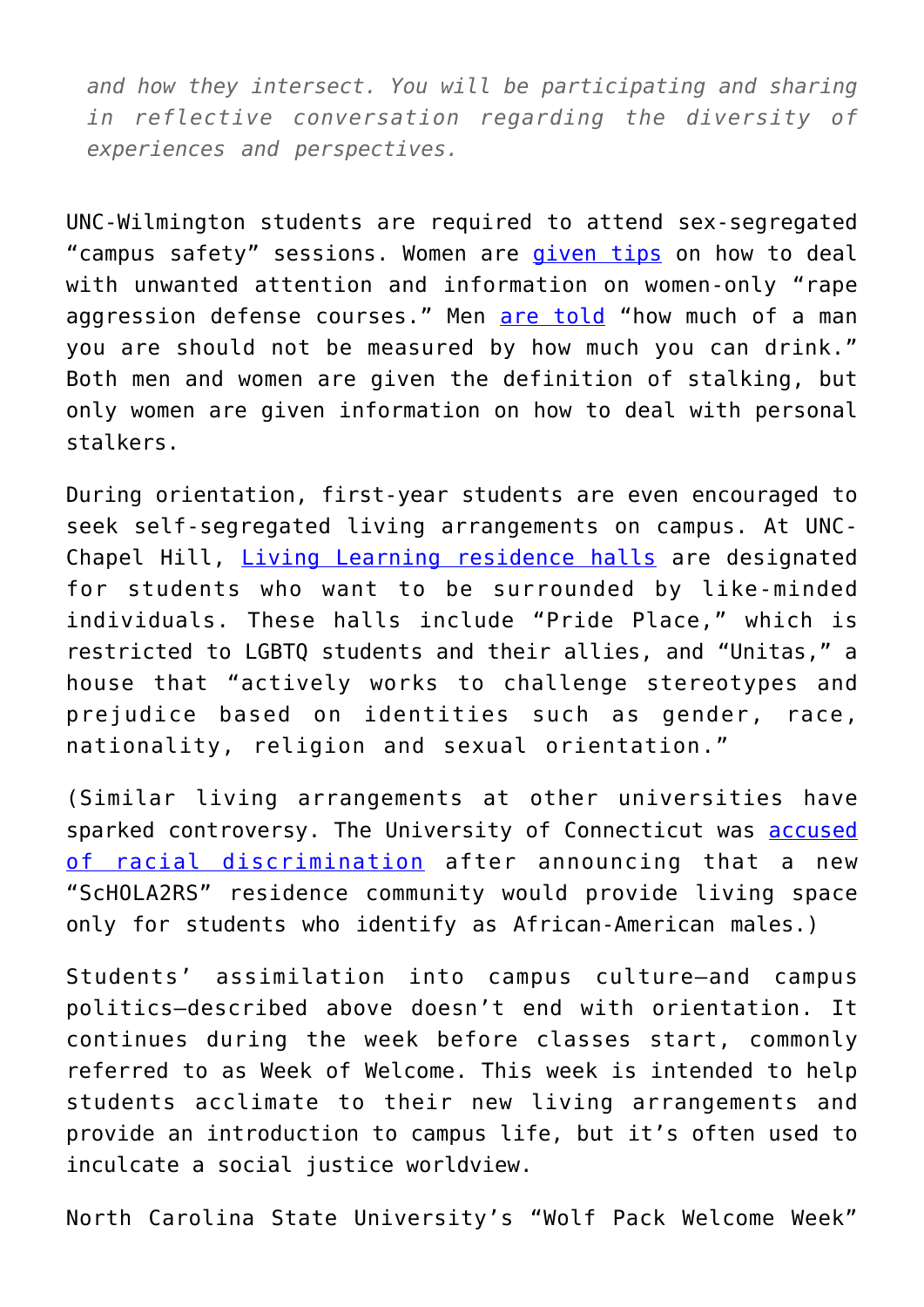features signature events such as [Respect the Pack.](https://news.ncsu.edu/2016/08/a-matter-of-respect/) At this event, students make a vow to dedicate themselves to increasing "diversity" and "inclusion" on campus. In a video from the event, students explain that they "respect the Pack" by correcting microaggressions, promoting cultural competency, respecting others' gender identity, and not "appropriating" others' cultures.

During this year's event, NC State Chancellor Randy Woodson told students, "You are all here to pursue your dreams. And you deserve to do that in a safe and welcoming environment."

Unfortunately, at some universities promoting such "safe and welcoming" environments and "progressive" thinking seems to be second only to coddling students academically.

East Carolina University (ECU) recently [introduced](http://www.reflector.com/News/2016/08/06/Report-Behavioral-issues-counseling-demand-increase-at-ECU.html) a new "adulting" program designed to teach freshmen how to cope with the difficulty of college. And ECU is not alone; nine other UNC system schools require new students to take "freshman foundations" courses. These courses are designed to help students cultivate better learning habits, develop personal career goals, navigate the university, and examine social issues.

At Elizabeth City State University, for example, students are required to take a year-long course titled "Freshman Seminar" that teaches "time management skills, test-taking strategies, academic rules and regulations, and a variety of other skills…to enhance the transition from high school to college."

Similar programs are required at North Carolina Central University, Fayetteville State University, North Carolina A&T, UNC-Asheville, UNC-Pembroke, UNC-Wilmington, Western Carolina University, and Winston-Salem State University. And this is not an isolated trend; the National Resource Center for First Year Experiences and Students in Transition [estimates that](http://www.sc.edu/fye/research/surveys/survey_instruments/pdf/Executive_Summaries_2013_National_Survey_FirstYearSeminars.pdf) 61.7 percent of four-year institutions provide such first-year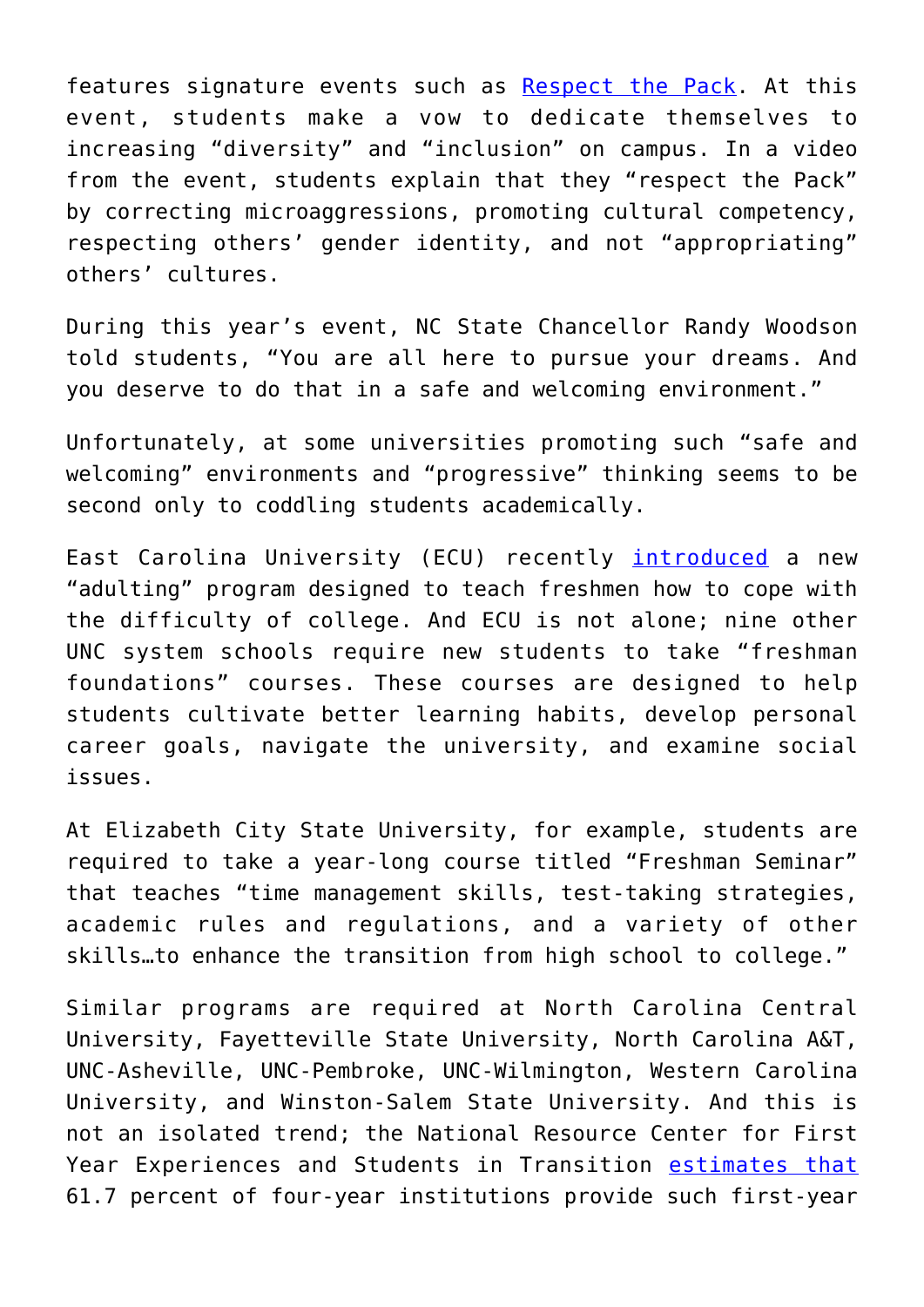seminars.

Most universities across the country only require these courses for students deemed underprepared or at risk of failure. But many North Carolina universities require all students to take them. As a result, universities are forcing students to pay for classes that they may not need and frustrating those who would otherwise excel in a more demanding academic environment.

Besides, the "soft skills" that these orientation courses are supposed to impart should come from general education curricula, not fluff classes that promise an easy "A." If universities took more seriously their duty to craft structured and rigorous general education programs, there would be no need for these additional freshman-specific courses. And if they raised their academic standards and refused to admit underprepared students, the problems that the courses are intended to address would go away altogether.

While cases involving indoctrination and academic handholding—already front and center in the new year—are cause for concern, some universities have taken the high road, and should be emulated. The University of Chicago, for instance, recently welcomed students to campus with [a letter](https://www.intellectualtakeout.org/blog/univ-chicago-pushes-back-trigger-warnings-safe-spaces) reaffirming its support for a free and open marketplace of ideas. The letter read:

*Our commitment to academic freedom means that we do not support so called 'trigger warnings,' we do not cancel invited speakers because their topics might prove controversial, and we do not condone the creation of intellectual 'safe spaces' where individuals can retreat from ideas and perspectives at odds with their own.*

Kudos to the University of Chicago. Too many universities are subtly and not-so-subtly teaching students to view the world through a narrow ideological lens. Meanwhile, they are